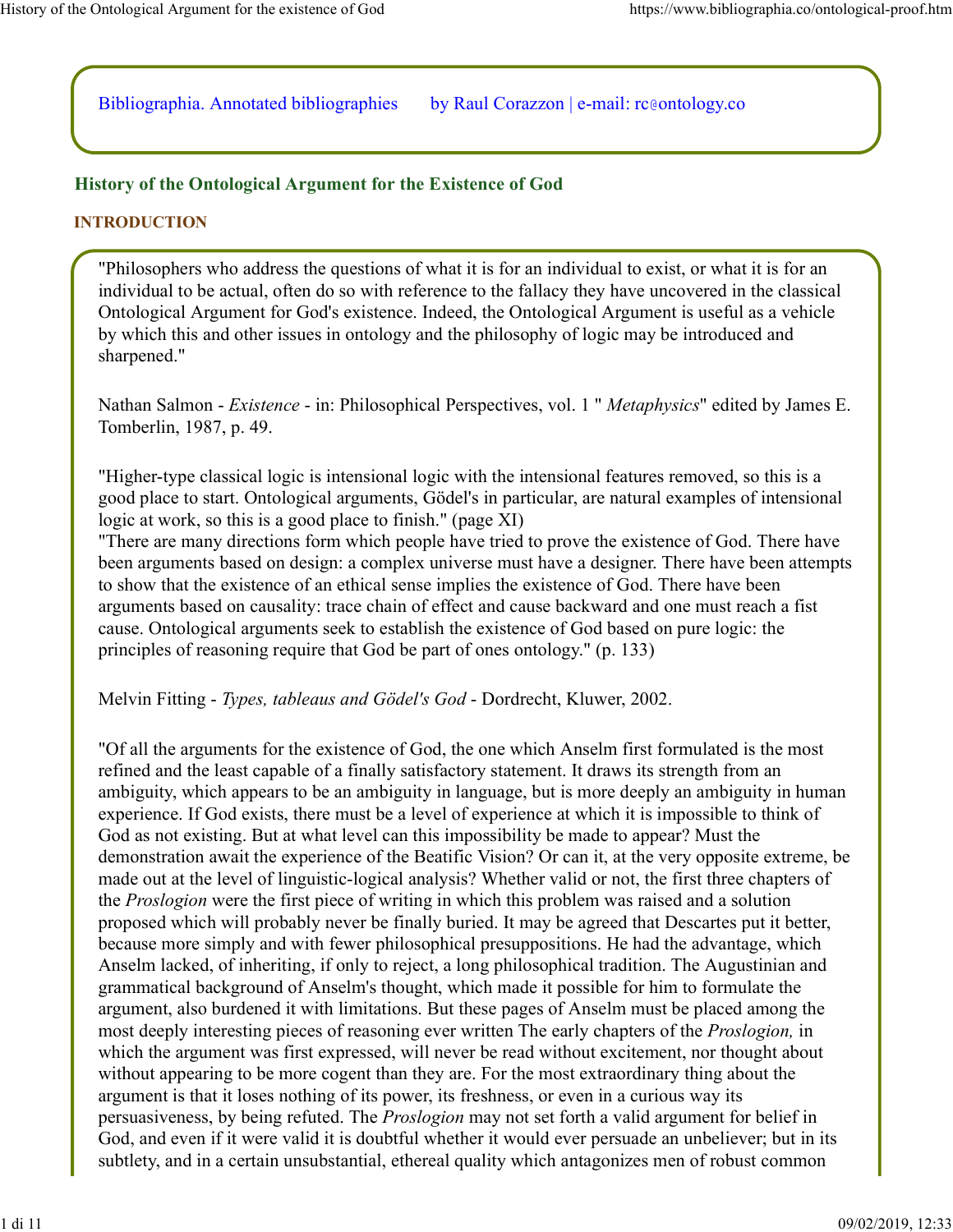sense, it perfectly reflects the quality and mystery of Anselm's personality." (pp. 74-75). History of the Ontological Argument for the existence of God https://www.bibliographia.co/ontological-proof.htm<br>
sense, it perfectly reflects the quality and mystery of Anselm's personality." (pp. 74-75).

Richard William Southern - Saint Anselm and His Biographer: A Study of Monastic Life and Thought 1059-c. 1130, Cambridge: Cambridge University Press, 1963.

"The ontological argument for the existence of Cod has fascinated philosophers ever since it was formulated by St. Anselm of Canterbury (1033-1109). It is doubtful, I think, that any person was ever brought to a belief in God by this argument, and unlikely that it has played the sort of role in strengthening and confirming religious belief that, for example, the teleological argument has played. To the unsophisticated, Anselm's argument is (at first sight at least) remarkably unconvincing, if not downright irritating, it smacks too much of word magic. And yet almost every major philosopher from the time of Anselm to the present has had his say about it; the last few years have seen a remarkable flurry of interest in it.

What accounts for this fascination? Not, I think, the religious significance of the argument, although no doubt that can be underrated. The cause is perhaps twofold. First, the ontological argument offers an enormous return on a pretty slim investment - a definition, and a perplexing but not altogether implausible premise connecting existence and 'greatness,' yield the theistic conclusion. Second, although the argument certainly looks at first sight as if it ought to be unsound, it is profoundly difficult to say what exactly is wrong with it. Indeed, it is doubtful that any philosopher has given a really convincing and thorough refutation of the ontological argument. Too often philosophers merely remark that Kant refuted the argument by showing that existence is not a predicate and that 'one cannot build bridges from the conceptual realm to the real world.' But it is very doubtful that Kant specified a sense of 'is a predicate' such that, in that sense, it is clear both that existence is not a predicate and that Anselm's argument requires that it be one. Nor are the mere claims that no existential propositions are necessary or the above comment about bridge building impressive as refutations of Anselm - after all, he claims to have an argument for the necessity of at least one existential proposition. So one must either show just where his argument goes wrong, or else produce a solid argument for the claim that no existential (in the appropriate sense) propositions can be necessary-and this, I think, no one has succeeded in doing."

Alvin Plantinga - God and others minds. A study of the rational justification of belief in God. - Cornell University Press (1967) pp. 26-27.

"PROSLOGION 2-4 consists of four pages. Barth's book about them ["Fides Quaerens Intellectum" (1931)] has 165 pages. All the books and essays written about them in the last eight hundred years would fill libraries. It is a legitimate question to ask, What is it, in these four pages, that makes them so potent a challenge to the best minds of humanity? What is the spell they cast over the reader so that occupation with them becomes a passionate enterprise? These pages do not seem to have the completeness and remoteness of a classic; rather, they seem to call on the reader personally to do something about them. They arouse in him an intellectual passion -- either for or against them -- which makes him feel that the core of his own thinking is being touched. On the one hand, they seem so concise that nothing can be added, on the other, so loose that everything still has to be done. But what? The reader feels puzzled, teased, imposed upon. He feels called to take a personal part in a herculean intellectual struggle.

The reason for this spell -- which was already felt in Anselm's life time --cannot be solely Anselm's subject matter, for this has treated by many before and after with less than intriguing effects. It must be, to a large degree, his method. But what can there be so exciting about a logical demonstration?"

Robert S. Hartman - Prolegomena to a meta-Anselmian axiomatic - Review of Metaphysics, XIV, 4,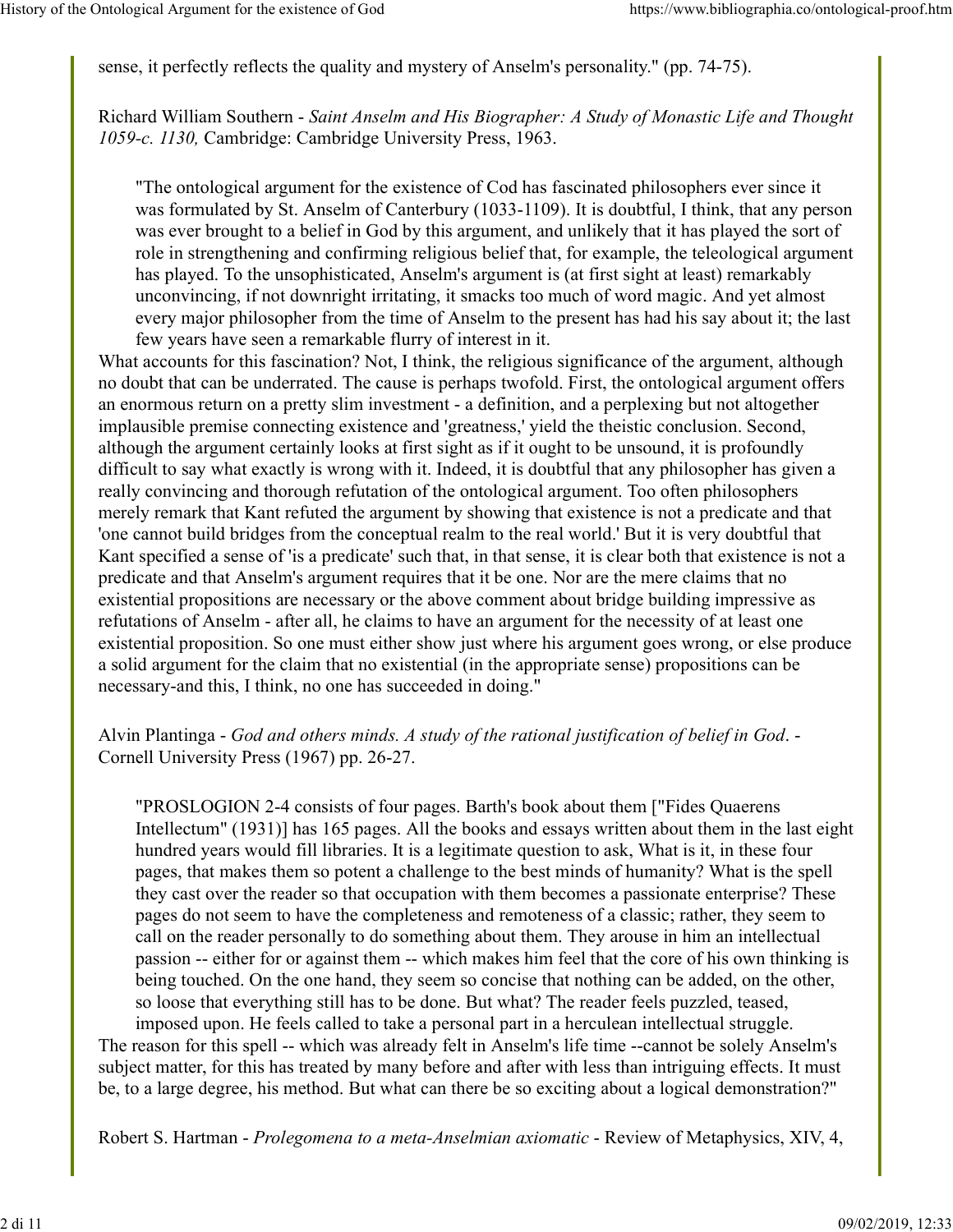June 1961 p. 637.

"No logician wishes to deny that in ordinary speech sentences such as 'tame tigers exist' can be used with perfect propriety. Some of them may be false, but it is not for the logician to determine which are and which are not. If, however, we assume that grammatical form is a sure guide to logical structure, we may be tempted to say that in these sentences the word 'existence' stands for a predicate, where 'predicate' has a logical sense distinct from its grammatical sense. That some philosophers have taken the word 'existence' to stand for a predicate in the logical sense, i.e., for an attribute, may be seen from their use of the ontological argument to prove the existence of God.

Descartes' exposition of the argument is clearer than most others. He starts from the position, supposed to be already established, that we can know some propositions, e.g., simple theorems of mathematics, to be necessarily true. It does not matter for our purposes whether he thinks that his necessary propositions are analytic or synthetic, although we may remark in passing that the language in which he refers to them suggests that they are analytic. He wishes to say that the proposition that God exists can be proved in the same way as that in which a necessary proposition of mathematics is proved.(...) [His] argument is based on the assumption that 'God exists' is a proposition of the same sort as a theorem of geometry. Descartes writes as though both propositions predicated something of a subject, the one being about 'God,' the other about 'the triangle.' If he did not assume this, he would not say that they can be proved in the same fashion. Gassendi was the first, I think, to criticize the argument on the ground that existence is not a property of God or of anything else. (...) No doubt Descartes and those who agree with him would say, if questioned, that they wished to make a distinction between existence and qualities such as redness. But refinements of the theory of existence as a predicate only introduce fresh difficulties. The theory is unacceptable."

William Calvert Kneale - Is Existence a Predicate? - Aristotelian Society, Supplementary volume 15, 1936 (reprinted in: Herbert Feigl and Wilfrid Sellars (eds.) - Readings in Philosophical Analysis - New York, Appleton-Century-Crofts, Inc. (1949) pp. 29-30.

"It is much harder than one might first suspect to see what is wrong - if anything - with the ontological argument, in some of its variants at least. By way of criticism, it is often said that the argument fails because 'existence is not a predicate'. However, there are senses - and what is more, senses other than the purely grammatical one - in which existence clearly is a predicate. It is sometimes said that existence is not the kind of property that can be included in the essence of anything; but the reasons for saying so are far from clear, and the notion of essence is a notorious mess in the best of circumstances. One might suspect that something goes wrong with the logic of definite descriptions in the modal contexts involved in the argument; but I shall try to reconstruct some of the most important aspects of the ontological argument in terms having little to do with ordinary modalities and nothing whatsoever with definite descriptions. In fact, the independence of the essential features of the ontological argument from the theory of definite descriptions ought to be clear enough without much detailed argument. If what we are trying to do is to establish that there exists a unique being 'than which nothing greater can be conceived' - in short, a unique supremely perfect Being - surely the great difficulty is to show that there exists at least one such being, whereas we can face the problem of uniqueness with relative calm.

Furthermore, it has been complained that the notion 'being greater than anything else that can be conceived of' and the notion of supreme perfection are unclear. More than that, it is sometimes suggested that they are systematically ambiguous - that they make no sense until it has been specified in what respect greatness or perfection is to be measured. Certainly, greater evil or more perfect vice cannot be what is meant - but even if there be no such things as these, what precisely is meant? Yet a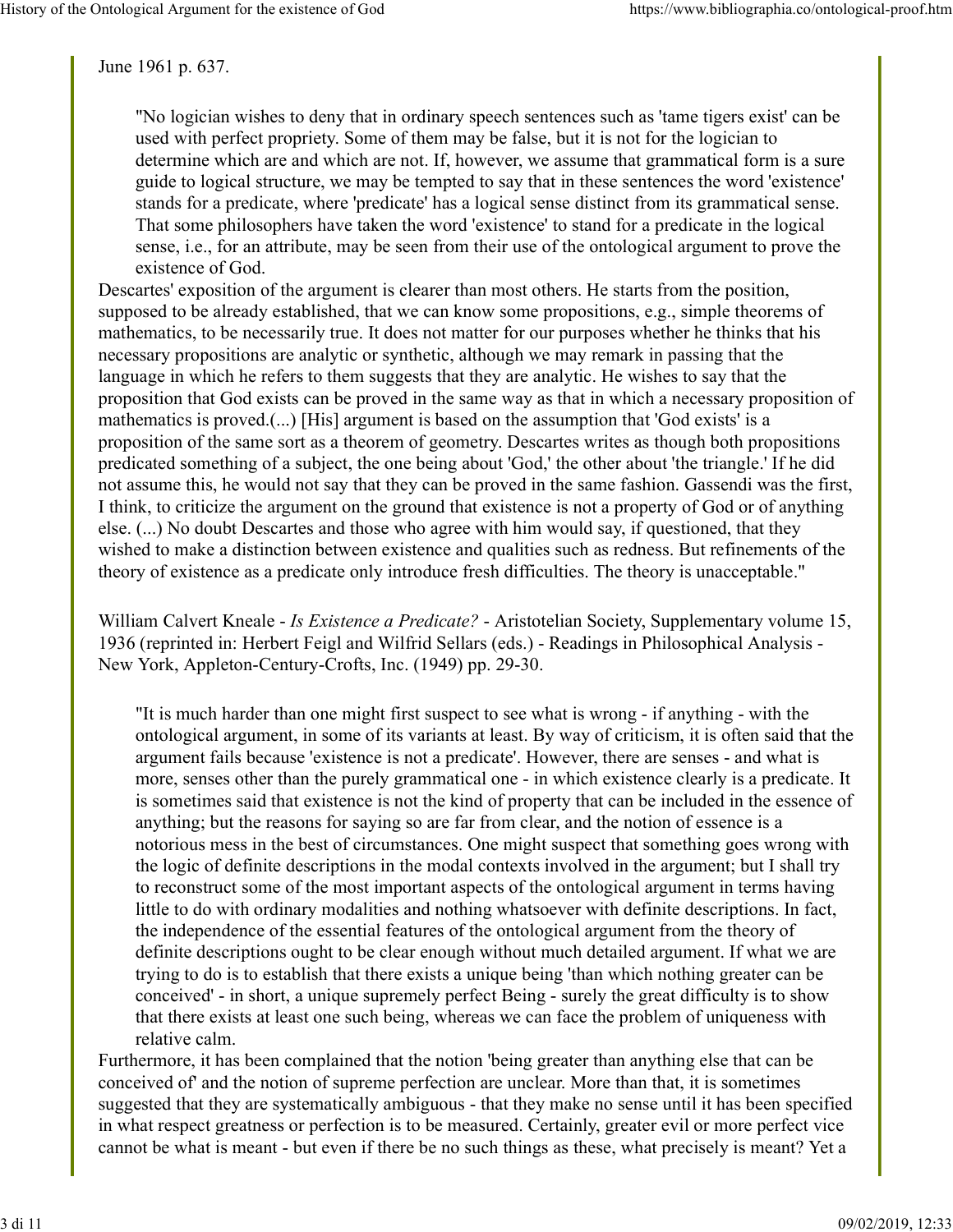straightforward answer to this question is forthcoming. What is at stake is surely greatness or perfection with respect to existence. It does not take a neo-Platonist to agree that the greatest or most supreme being intended in the argument is certainly one whose powers of existing are maximal or whose mode of being is, as existence qua existence goes, supremely perfect." History of the Ontological Argument for the existence of God<br>straightforward answer to this question is forthcoming. What is at stake is surely greatness or<br>perfection with respect to existence. It does not take a neo-Plat

Jaakko Hintikka - On the Logic of the Ontological Argument. Some elementary remarks - in: Models for Modalities - Dordrecht, D. Reidel Publishing Company (1969) pp. 45-46.

"Modal reasoning can be replaced by non-modal, ordinary reasoning about possible things. Given an obscure modal argument, we can translate it into a non-modal argument - or into several non-modal arguments, if the given argument was ambiguous. Once we have a nonmodal argument, we have clear standards of validity; and once we have non-modal translations of the premises, we can understand them well enough to judge whether they are credible. Foremost among our modal headaches is Anselm's ontological argument. How does if fare under the translation treatment I have prescribed? It turns out to have two principal non-modal translations. One is valid; the other has credible premises; the difference between the two is subtle. No wonder the argument has never been decisively refuted; no wonder it has never convinced the infidel. (pp. 10-11).

CONCLUSION. Of the alternative non-modal translations of our ontological argument, the best are the arguments from 3A and 3B. The premises of the argument from 3B enjoy some credibility, but the argument is invalid. The argument from 3A is valid, but 3A derives its credibility entirely from the illusion that because our world alone is actual, therefore our world is radically different from all other worlds - special in a way that makes it a fitting place of greatest greatness. But once we recognize the indexical nature of actuality, the illusion is broken and the credibility of 3A evaporates. It is true of any world, at that world but not elsewhere, that that world alone is actual. The world an ontological arguer calls actual is special only in that the ontological arguer resides there - and it is no great distinction for a world to harbor an ontological arguer. Think of an ontological arguer in some dismally mediocre world - there are such ontological arguers - arguing that his world alone is actual, hence special, hence a fitting place of greatest greatness, hence a world wherein something exists than which no greater can be conceived to exist. He is wrong to argue thus. So are we." (p. 20)

David Lewis - Anselm and Actuality - Noûs, 4 (1970) pp. 175-188 (reprinted with a Postscript (pp. 21-25) in: Philosophical Papers - vol. I Oxford, Oxford University Press 1983 p. 10-20.

"In the preface to his Proslogion Anselm audaciously claims discovery of 'a single formula which needs no other to prove itself but itself alone, and which by itself suffices to establish that God truly is, and that he is the greatest good needing no other, and that which everything needs if it is to be and be well, and whatever else we believe about divine being' (93.6-10). Anselm published his argument in 1077 or 1078. The dispute immediately kindled was bright but brief; and after Anselm's death his argument lay fallow for some hundred years. Then, in the thirteenth century, it was widely debated, and widely accepted, (...) until it received the authoritative disapproval of St Thomas Aquinas.

In the Seventeenth century Descartes discovered and vigorously defended an argument for the existence of God which was plainly similar to and allegedly identical with Anselm's argument. Controversy over the Cartesian argument culminated with Kant; in a section 'On the Impossibility of an Ontological Argument for the Existence of God' in the Critique of Pure Reason, Kant performed for Descartes the service Aquinas had rendered Anselm. Incidentally he gave the argument a title, imposing, universally adopted, and wholly opaque.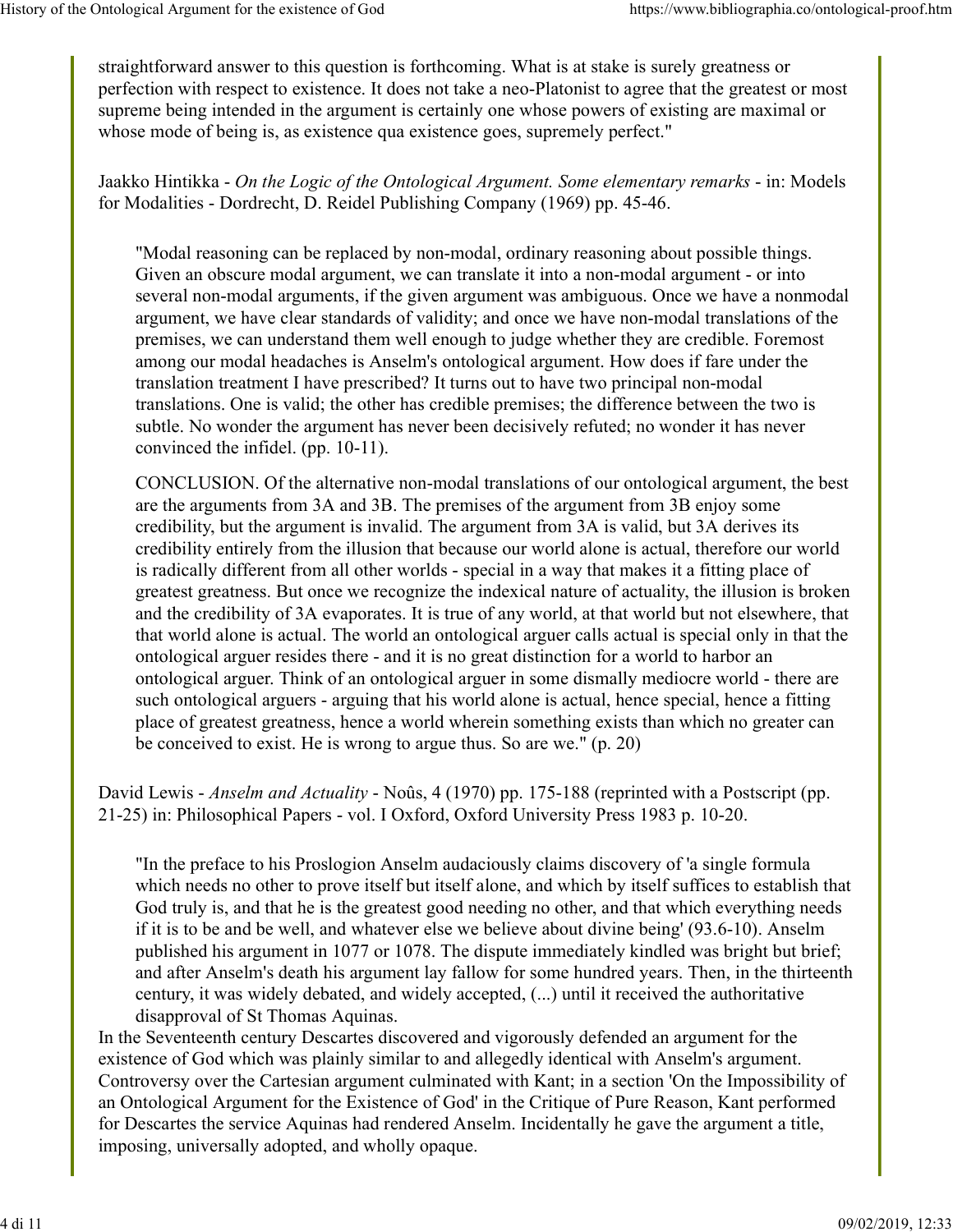After Kant's assault the argument again languished - for the Hegelian claim to have revived it is specious (...). In recent years, however, philosophers and theologians have again looked with favour, or at least attention, on the Ontological Argument. In this renaissance of interest a new version of the argument has been brought to birth; Norman Malcolm and Charles Hartshorne, its independent obstetricians, both maintain that the new version, unlike the old, does provide a proof of the existence of God." History of the Ontological Argument for the existence of God<br>
After Kant's assault the argument again languished - for the Hegelian claim to have revived it is<br>
specious (...). In recent years, however, philosophers and th

Jonathan Barnes - The Ontological Argument - London, Macmillan St. Martin's Press (1972) p. 1

"This argument has excited enormous controversy. Nearly every great philosopher from Anselm's time to ours had his say about it: Aquinas rejected it, John Duns Scotus 'coloured' (modified) it a bit and accepted it. René Descartes and Nicolas Malebranche accepted it; Leibniz accepted a version of it; Kant rejected it (and delivered what many have thought the final quietus to it); Arthur Schopenhauer thought it at best a charming joke; and many contemporary philosophers seem to think it as a joke all right, but at all a charming joke."

Alvin Plantinga - Ontological Arguments. I: Classical - in: Handbook of Metaphysics and Ontology, eds., B. Smith and H. Burkhardt, Philosophia Verlag, Munich, 1991pp. 622-623.

"Gödel showed his \*1970 [Ontological Proof] to Dana Scott, and discussed it with him, in February 1970. Gödel was very concerned about his health at that time, feared that his death was near, and evidently wished to insure that this proof would not perish with him. Later in 1970, however, he apparently told Oskar Morgenstern that though he was 'satisfied' with the proof, he hesitated to publish it, for fear it would be thought "that he actually believes in God, whereas he is only engaged in a logical investigation (that is, in showing that such a proof with classical assumptions [completeness, etc.], correspondingly axiomatized, is possible)." Scott made notes on the proof and presented a version of the argument to his seminar on logical entailment at Princeton University in the fall of 1970. Through this presentation and the recollections and notes of those who attended the seminar, Gödel's ontological proof has become fairly widely known. Discussion of the proof, thus far, has been based largely on Scott's version of it (Dana Scott 'Gödel's ontological proof' in: Judith Jarvis Thomson (ed.) 'On being and saying: essays for Richard Cartwright' - Cambridge, Mass. MIT Press 1987), which differs somewhat in form from Gödel's own memorandum. The latter is published here - though not for the first time; like Scott's version, it was published as an appendix to John Howard Sobel 'Gödel's ontological proof' in: J. J. Thomson cit. pages 256-7.

Gödel had devised his ontological proof some time before 1970. Other, presumably earlier, versions of it have been found among his papers. A sheet of paper headed "Ontological Proof' (in German), and dated, in Gödel's own hand, 'ca. 1941', contains some but not all of the ideas of the proof. Extensive preparatory material is contained in the philosophical notebook 'Phil XIV'. The first page of this notebook bears a notation indicating that it was written during the period 'Ca. Ju1y 1946-May 1955". The last page of the notebook contains the note 'Asbury Park 1954 p. 100 ff.', which presumably applies to the pages (103-109) pertaining to the ontological proof. Other documents, including letters, indicate that Gödel intended to leave Princeton for the shore 9 August 1954, was vacationing in Asbury Park on 25 August 1954, and was probably back in Princeton by 3 October 1954. We may reasonably assume, then, that the notebook pages on the ontological proof were written in the late summer and early fall of 1954 and were completed at any rate by May 1955. Relevant excerpts from the notebook, and two of the (presumably earlier) loose sheets headed 'Ontological Proof', including the one dated 'ca. 1941', are published in Appendix B to this volume."

Robert Merrihew Adams - Introductory note to \*1970 [Ontological proof] in: Kurt Gödel - Collected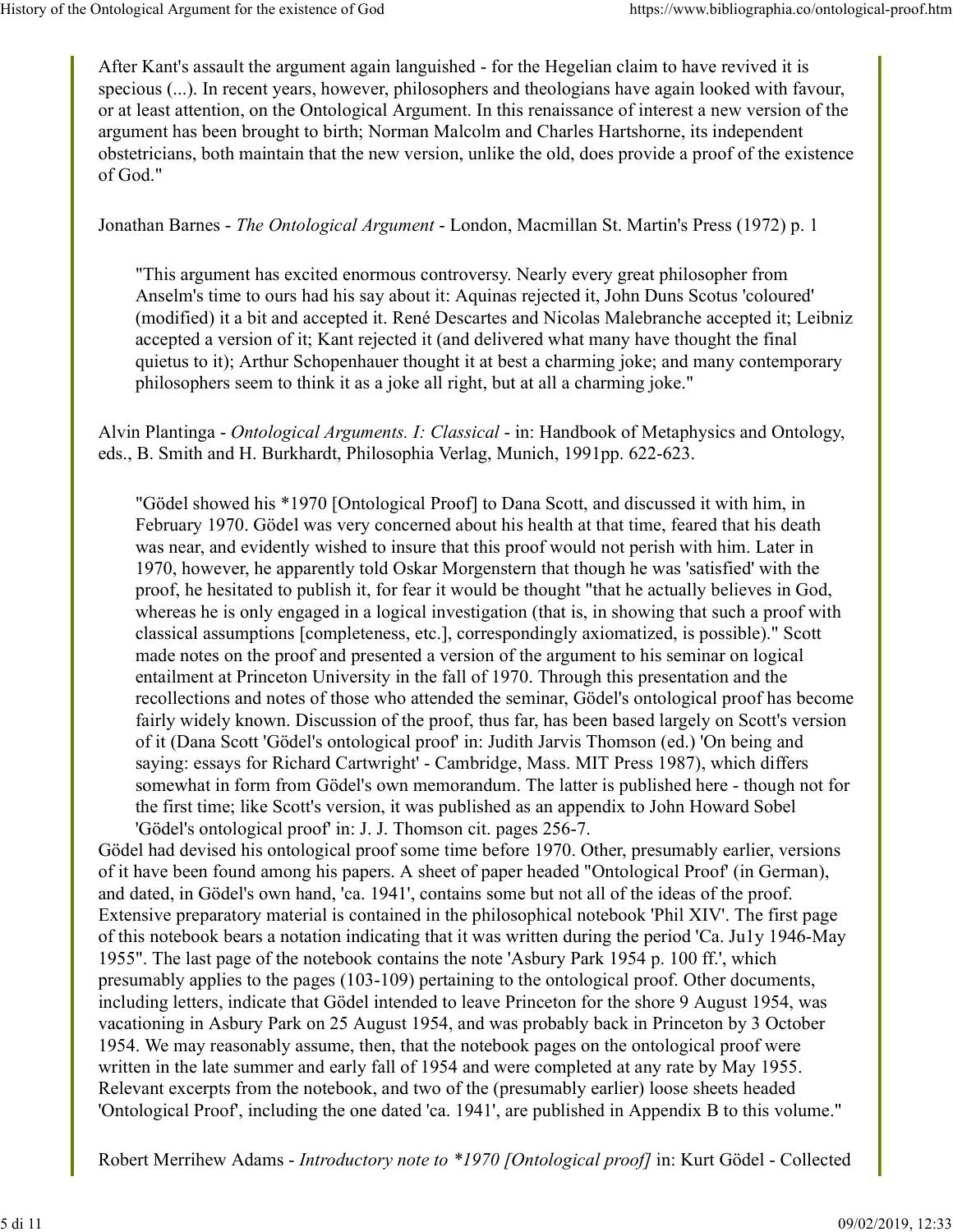Works - vol. III Unpublished essays and lectures - Edited by Solomon Feferman and alii. - New York - Oxford University Press 1995 p. 388-389 (notes omitted). History of the Ontological Argument for the existence of God https://www.bibliographia.co/ontological-proof.htm<br>Works - vol. III Unpublished essays and lectures - Edited by Solomon Feferman and alii. - New York<br>- Oxford Un

### HISTORY OF THE ONTOLOGICAL ARGUMENT

Graham Oppy wrote (*Ontological Arguments and Belief in God* - Cambridge University Press, 1995, pp. 202-203):

### "1. SOME HISTORICAL CONSIDERATIONS.

As far as I know, there has been no exhaustive historical study of ontological arguments, even for relatively narrow historical periods. In particular, I found the pre-Cartesian discussion of ontological arguments very hard to investigate. An accessible book of translations, commentary, and analysis would be very useful.

#### 1.1 HISTORICAL SYNOPSIS.

Gilson (1955) [History of Christian Philosophy in the Middle Ages] contains much information about the status of ontological arguments - versions of the arguments of St. Anselm - in the Middle Ages. Unfortunately, there is no subject index to this book, so the information is not easily accessed. As we have seen, Thomists rejected ontological arguments; but other philosophers of a more rationalistic bent - for example, Scotists - accepted them. Consequently, there were lively debates about ontological arguments during the golden age of Scholasticism. However, the victory of Occamist nominalism seems to have led to a widespread rejection of those arguments by the end of the fourteenth century. Among those who discussed St. Anselm's argument, there are the following: William of Auxerre, Richard Fishacre, Alexander of Hales, Matthew of Aquasparta, Johannes Peckham, Nicolaus of Cusa, [this is the same error of Hartshorne (1965) p. 154: Daniels (1909) speaks of Nicolaus Occam] Aegidius of Rome, William of Ware, Albertus Magnus, Peter of Tarentaise, Henry of Ghent, Gregory of Rimini, Robert Holcot, John of Beverley, John Wyclif, Richard Rufus of Cornwall, Pierre Oriole, and Richard Middleton."

That no historical study of ontological arguments exists, is not exact (see the bibliography at the bottom of this page).

#### HISTORICAL STUDIES

In English: The Part Two of Hartshorne (1965) titled "A critical survey of responses to Anselm's proof" pp. 137-303, Harrelson (2009) and Logan (2009) Chapter 6, 7, 8. In German: Grunwald (1907), Daniels (1909), Dyroff (1928), Henrich (1960), Rohls (1987), Röd (1992). In French: Chatillon (1959). In Italian: Scribano (1994), Tomatis (1997), Piazza (2000). In Spanish: Ceñal (1970). Daniels (1909) contains "an invaluable collection of medieval Latin texts referring to the Argument, with a penetrating analysis of them as indications that the author accepted or rejected Anselm's Proof, and a careful discussion of the philosophical beliefs which determined this acceptance or rejection" Hartshorne (1965) p. 306.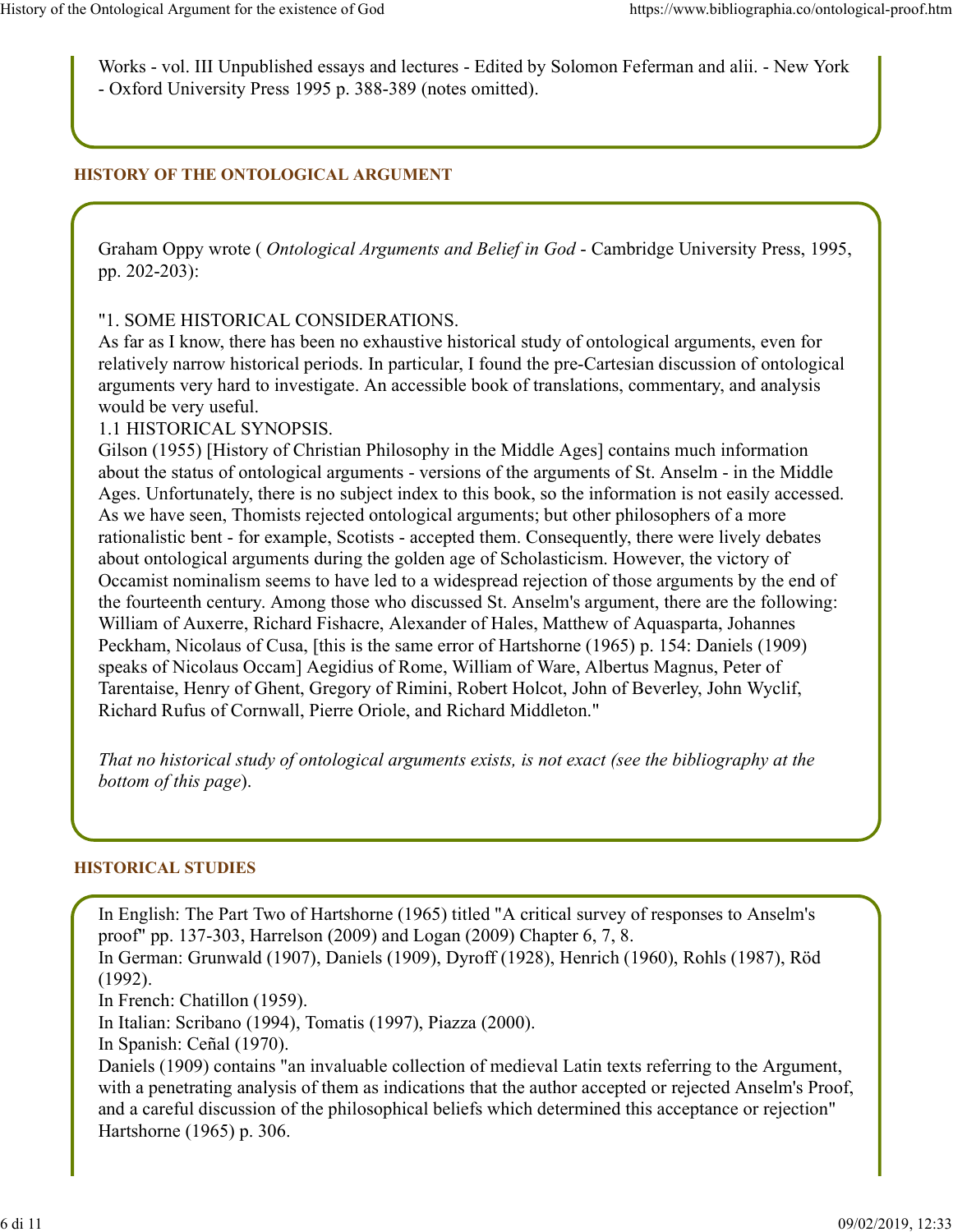"The reception of the Argument in the Twelfth and thirteenth centuries was almost as odd as what happened in its inventor's own lifetime or in the modern period. (In this section I am heavily indebted - and deeply grateful -to P. A. Daniels 1909). In the twelfth century the Proof was simply ignored, so far as our records go. Three conclusions have been drawn from this: all accepted the Proof, all rejected it, they were unacquainted with it. Daniels shows that the last is the most reasonable. In the next three centuries things were dramatically different. Fifteen authors refer to the Proof, of whom the following ten accept it: William of Auxerre, Richard Fishacre, Alexander of Hales, Bonaventura, Matthew of Aquasparta, Johannes Peck ham, Nicolaus of Cusa, [this is a lapsus: Daniels (1909) speaks of Nicolaus Occam] Aegidius of Rome, William of Ware, and Duns Scotus. Of these at least four, Alexander, Bonaventura, Nicolaus, and Scotus seem to have some appreciation of Proslogion III and of the true Anselmian Principle; the rest seem to be thinking largely or exclusively of Proslogion II. Albertus Magnus, Peter of Tarentaise, and Henry of Ghent take no position on the Proof; of these, only the first seems to have read past Proslogion II. St. Thomas and his disciple Richard of Middleton reject the Proof; Richard cites only Proslogion II, while Thomas refers (in five different writings) sometimes to this and sometimes to the following chapter; however, where he is explicitly rejecting the Proof (in the two Summas) he mentions only Proslogion II; and where History of the Ontological Argument for the existence of God<br>
The reception of the Argument in the Twelfth and thirteenth centuries was almost as odd as<br>
what happened in its inventor's own lifetime or in the modern period

he does mention the other chapter he, in my opinion, misconceives the relationship of the two. We have then fifteen medieval judges, of whom at most five show that they have the Principle clearly and centrally in mind; one or two others exhibit some conception of it, and the rest, little or none. Of the five having the Principle (as Anselm did) clearly and centrally in mind, four accept the Proof, and the fifth takes no stand. Of the other ten, those who seem not to grasp the centrality of Proslogion III, six accept, two reject, and two give no verdict. Thus even where the Proof was taken at its weakest, still six found it convincing and but two rejected it; and where it was taken at its strongest, four out of five accepted and none rejected i t. This seems to show the power of the Proof even when incompletely grasped, and its much greater power when fully grasped. It also shows the blighting influence of Gaunilo's inability to read beyond Chapter II.

Unfortunately, the example of Thomas has in the end outweighed in prestige all the others put together. Bonaventura's cogent rebuttal of Gaunilo's 'island' analogy has been passed over as though it had never happened, while the objections of Thomas have been treasured."

Charles Harstshorne - Anselm's Discovery: A re-examination of the Ontological Proof for God's Existence - Lasalle - Open Court 1965 pp. 154-155.

### A SELECTION OF PRIMARY AUTHORS, WITH ANNOTATED BIBLIOGRAPHIES

Legenda:  $P = Pro$  (accept the proof);  $C = Contra$  (rejected the proof); I = indifferent (take no position on the proof); ca. = circa;  $fl = flourished$ ; d. died. References are to the most important works where ontological argument is discussed.

#### The Medieval Period from Anselm to Scotus

P Anselm of Canterbury [Anselmus Cantuariensis, Doctor Angelicus]

C Gaunilo of Marmoutiers [Gaunilo, monachus]

P William of Auxerre [Guillelmi Altissiodorensis]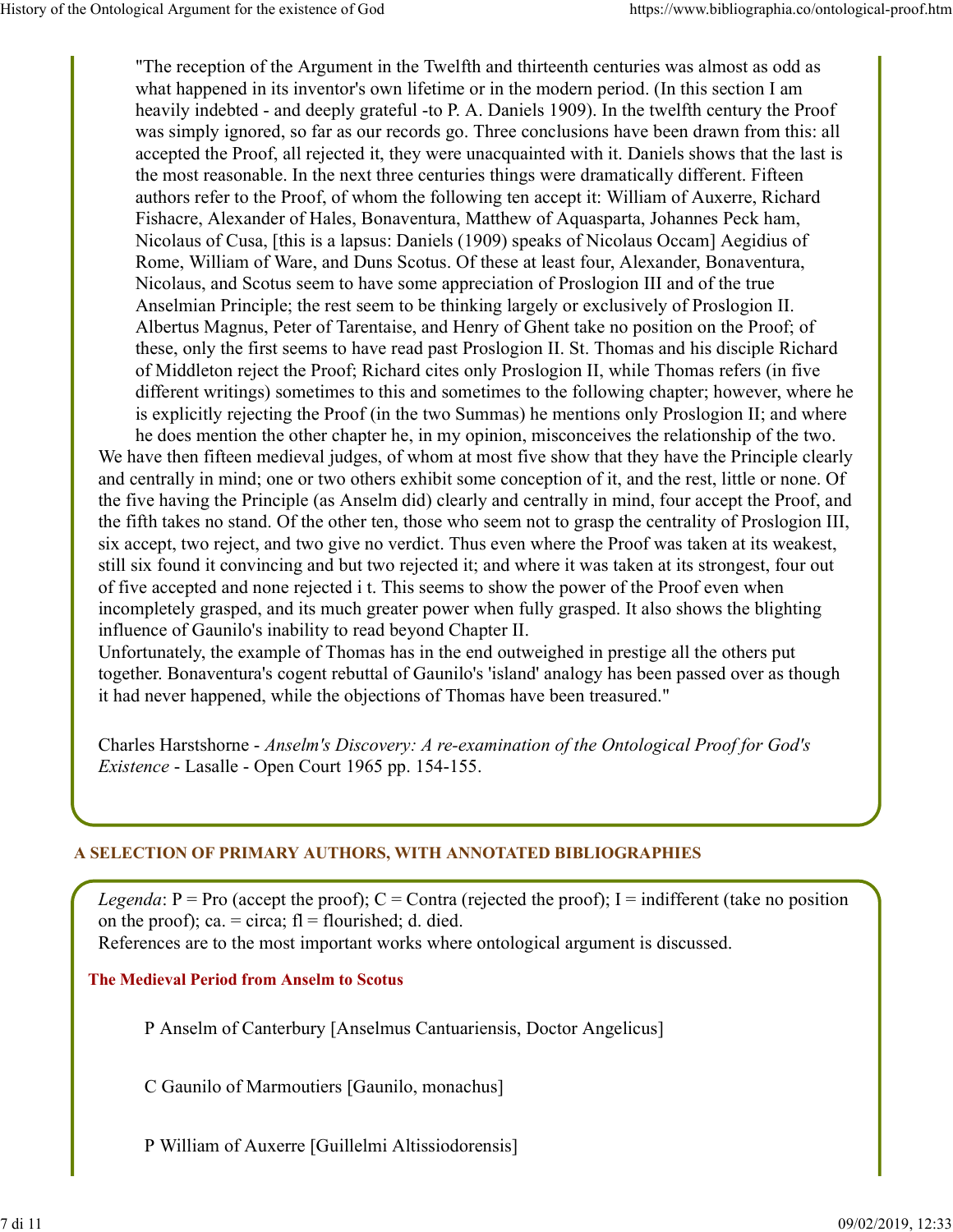P Alexander of Hales [Alexander Halensis, Doctor Irrefragabilis] P Richard Fishacre [Richardus Flamesburensis] C Richard Rufus of Cornwall [Richaruds Rufus Cornubiensis] P Bonaventure of Bagnorea [Bonaventurae, Johannes Fidanza, Doctor Seraphicus] I Albert the Great [Albertus Magnus, Doctor Universalis ] C Thomas Aquinas [Thomae Aquinatis, Doctor Angelicus] I Peter of Tarentaise [Petrus a Tarentasia, Pope Innocent V] P John Peckham [Johannis Packham, Doctor Ingeniosus] I Henry of Ghent [Henrici de Gandavo, Doctor Solemnis] P Nicolaus of Ockham [Nicolaus de Ockham] P Matthew of Aquasparta [Matthaei ab Aquasparta] P Giles of Rome [Aegidius Romanus, Egidio Colonna] C Richard of Middletown [Richardus of Mediavilla] P William of Ware [Gulielmi Guarae] P John Duns Scotus [Johannes Duns Scotus, Doctor Subtilis] The Modern Era from Suárez to Frege P Francisco Suárez P René Descartes History of the Ontological Argument for the existence of God https://www.bibliographia.co/ontological-proof.htm<br>
P Alexander of Hales [Alexander Halensis, Doctor Irrefragabilis]

C Pierre Gassendi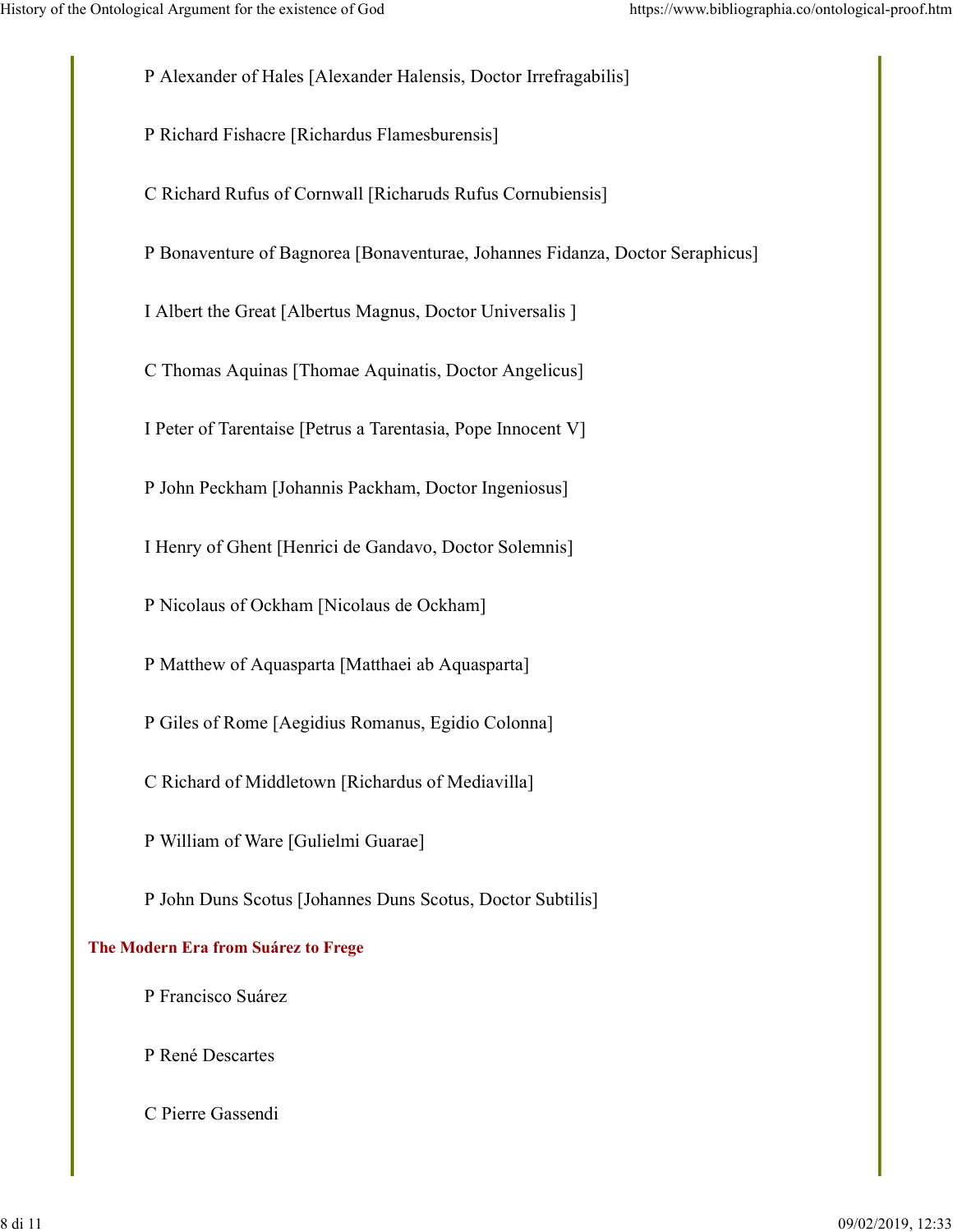P Henry More

P Ralph Cudworth

P Baruch Spinoza

P Nicolas Malebranche

P Gottfried Wilhelm Leibniz

P François Fénelon

P Samuel Clarke

P Christian Wolff

C David Hume

P Alexander Baumgarten

C Immanuel Kant

P Moses Mendelssohn

P Georg Wilhelm Friedrich Hegel

P Friedrich Wilhelm Joseph Schelling

C Ludwig Feuerbach

P Robert Flint

P Franz Brentano

C Gottlob Frege

The Contemporary Debate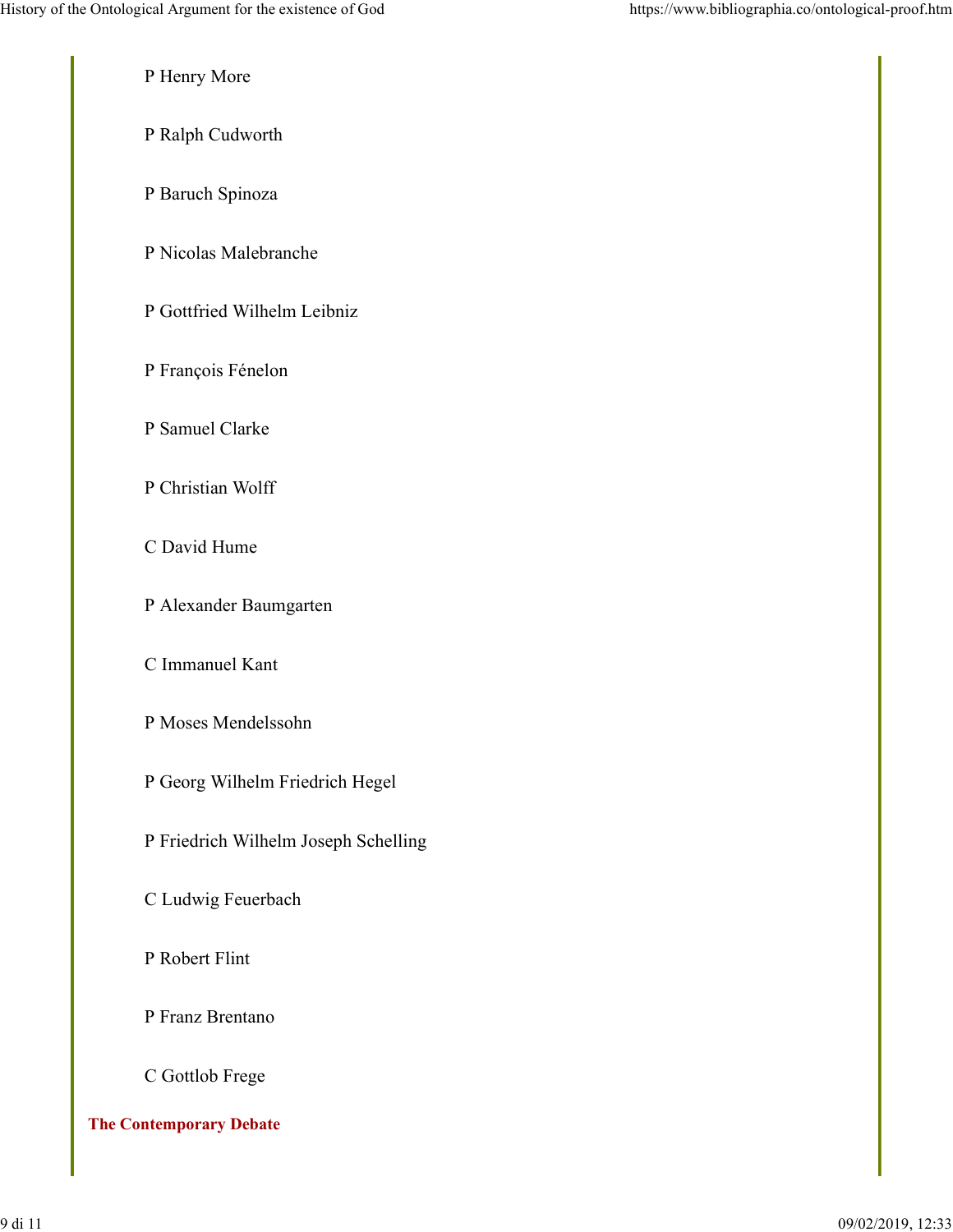P Heinrich Scholz

P Karl Barth

P Robin George Collingwood

P Charles Hartshorne

C John Niemeyer Findlay

P Kurt Gödel

P Norman Malcolm

P Jan Berg

C John Howard Sobel

P Alvin Plantinga

C David Kellogg Lewis

P Robert Maydole

C Graham Oppy

P Alexander Pruss